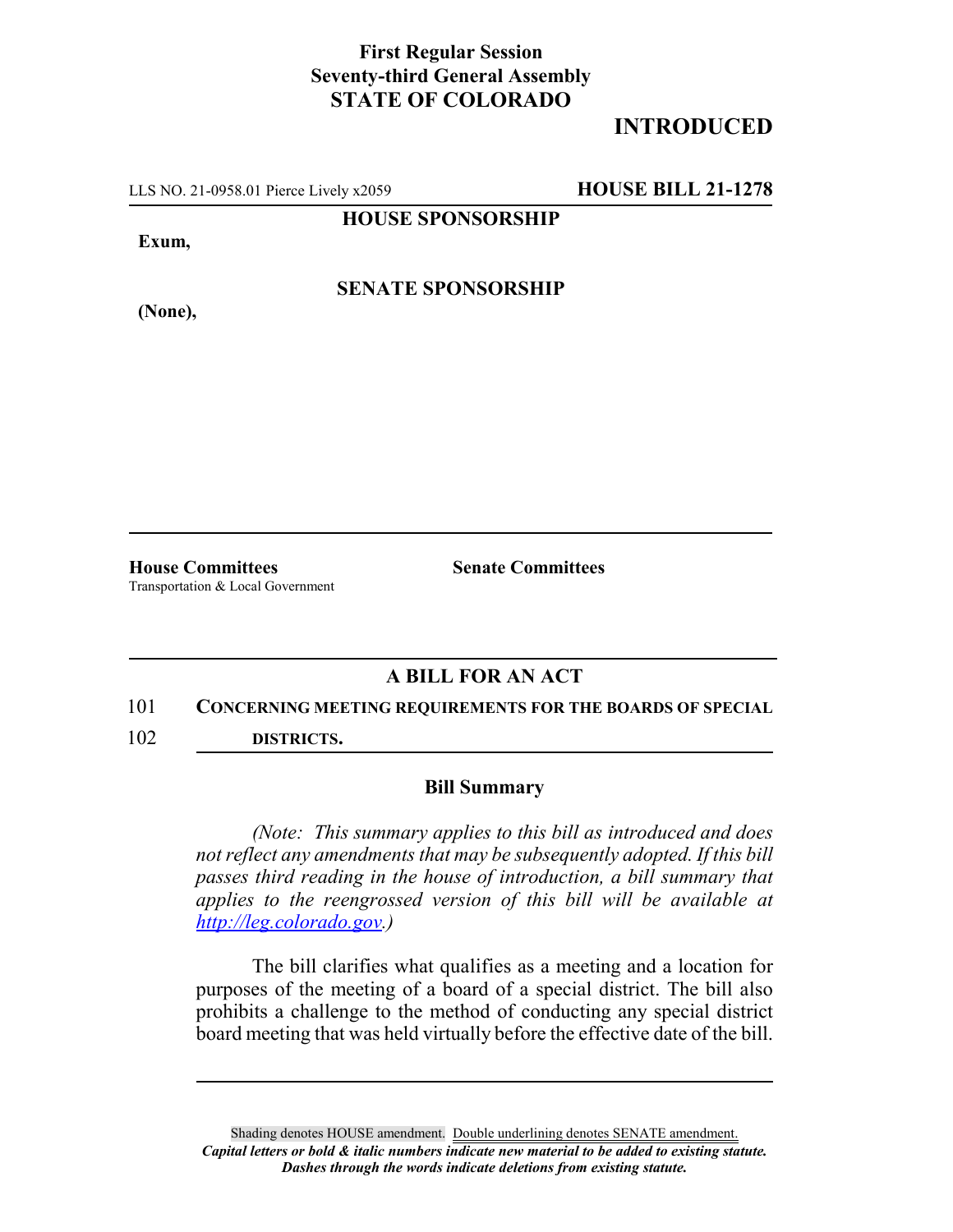*Be it enacted by the General Assembly of the State of Colorado:*

 **SECTION 1.** In Colorado Revised Statutes, **amend** 32-1-903 as follows:

 **32-1-903. Meetings - definitions.** (1) The board shall meet 5 regularly at a time and in a place LOCATION to be designated by the board. Special meetings may be held as often as the needs of the special district require, upon notice to each director. Special meetings include study sessions at which a quorum of the board is in attendance and notice of the meetings has been given in accordance with subsection (2) of this section or section 24-6-402 (2)(c), and at which information is presented but no official action can be taken by the board.

12 (1.5) All special and regular meetings of the board shall THAT ARE HELD SOLELY AT PHYSICAL LOCATIONS MUST be held at PHYSICAL 14 locations which THAT are within the boundaries of the district or which THAT are within the boundaries of any county in which the district is 16 located, in whole or in part, or in any county so long as the meeting PHYSICAL location does not exceed twenty miles from the district boundaries. The provisions of this subsection (1) governing the PHYSICAL location of meetings may be waived only if the following criteria are met: (a) The proposed change of THE PHYSICAL location of a meeting 21 of the board appears on the agenda of a regular or special meeting of the board; and

 (b) A resolution is adopted by the board stating the reason for 24 which  $\alpha$  meeting MEETINGS of the board is ARE to be held in a location other than under the provisions of this subsection (1) and further stating 26 the date, time, and place of such meeting.

27 (2) Notice of time and place designated for all regular and special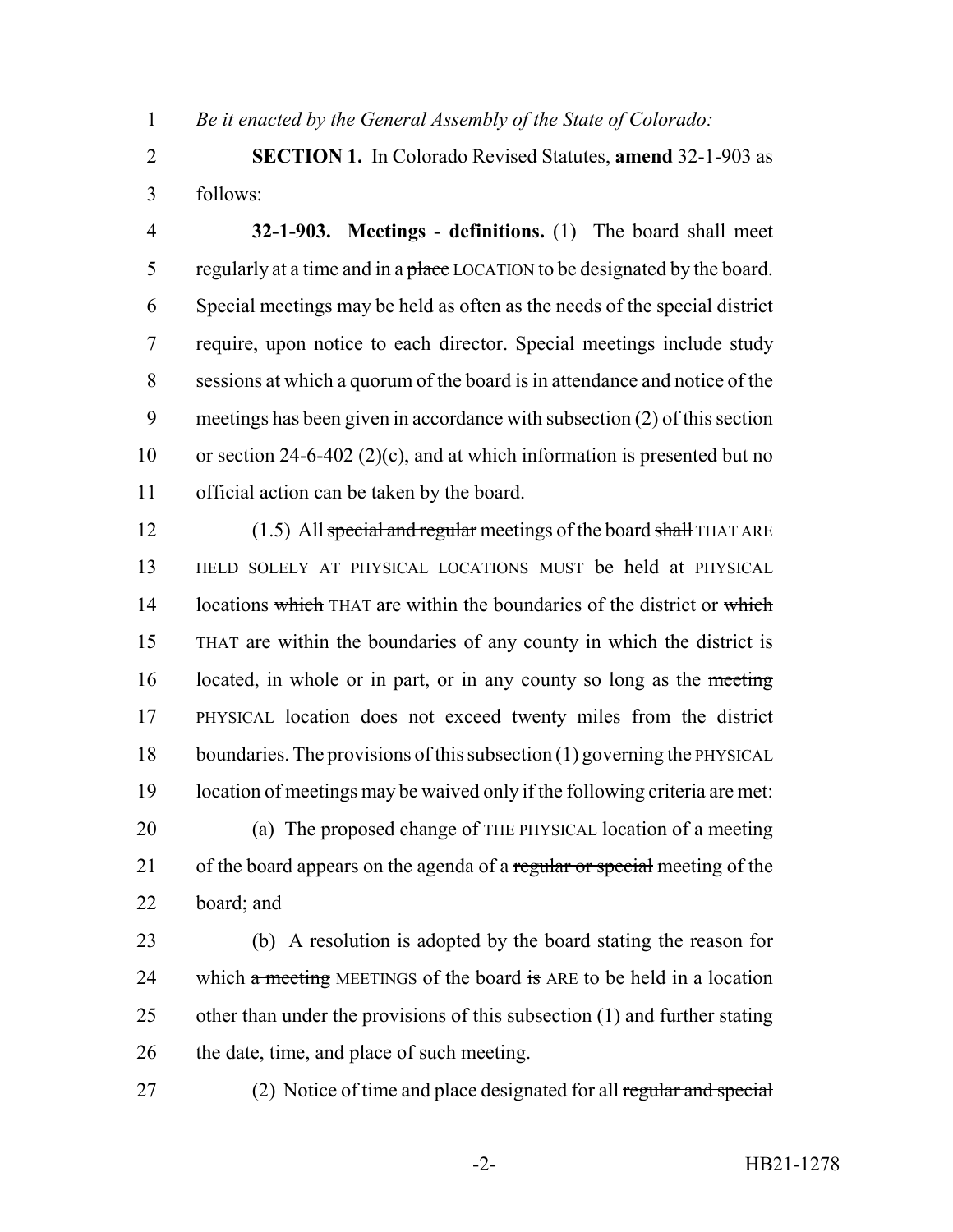1 meetings shall be IS provided in accordance with section 24-6-402. Special meetings may be called by any director by informing the other 3 directors of the date, time, and place LOCATION of such special meeting, and the purpose for which it is called, and by providing notice in 5 accordance with section 24-6-402. All official business of the board shall 6 MUST be conducted only during said regular or special meetings at which 7 a quorum is present IN ATTENDANCE AT ANY LOCATION, and all said meetings shall be open to the public.

 (3) The notice posted pursuant to subsection (2) of this section for any regular or special meeting at which the board intends to make a final determination to issue or refund general obligation indebtedness, to consolidate the special district with another special district, to dissolve the special district, to file a plan for the adjustment of debt under federal 14 bankruptcy law, or to enter into a private contract with a director, or not to make a scheduled bond payment, shall set forth such proposed action.

16 (4) THE METHOD OF CONDUCTING ANY MEETING HELD PRIOR TO THE EFFECTIVE DATE OF THIS SECTION, AS AMENDED, BY TELEPHONIC, ELECTRONIC, OR OTHER VIRTUAL MEANS IS VALIDATED, RATIFIED, CONFIRMED, AND MAY NOT BE CHALLENGED.

20 (5) AS USED IN THIS PART 9, UNLESS THE CONTEXT OTHERWISE REQUIRES:

 (a) "LOCATION" MEANS THE PHYSICAL, TELEPHONIC, ELECTRONIC, OTHER VIRTUAL PLACE, OR COMBINATION OF SUCH MEANS WHERE A MEETING CAN BE ATTENDED.

 (b) "MEETING" HAS THE SAME MEANING AS SET FORTH IN SECTION 26  $24-6-402$  (1)(b).

**SECTION 2. Safety clause.** The general assembly hereby finds,